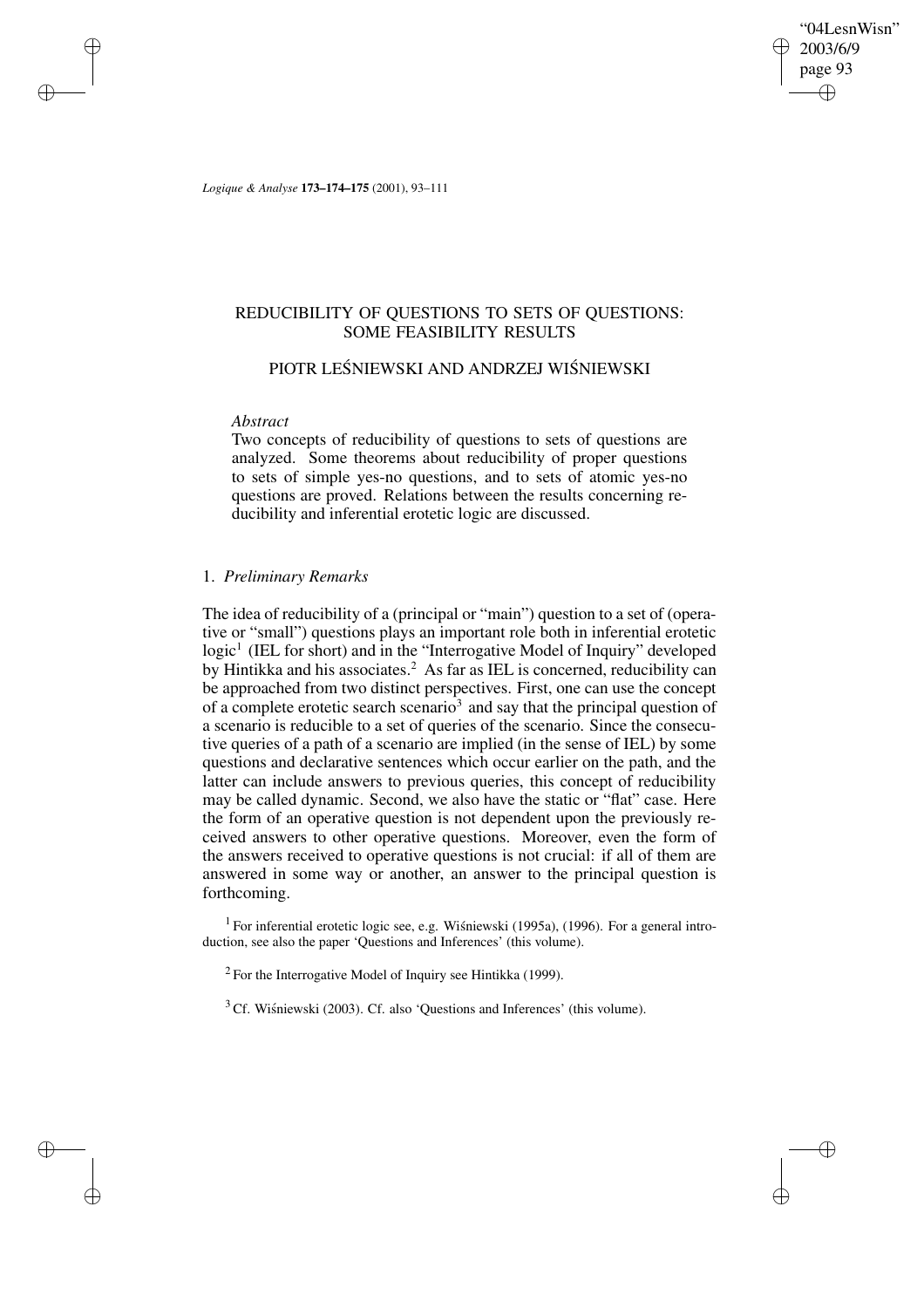"04LesnWisn" 2003/6/9 page 94 ✐ ✐

✐

✐

### 94 PIOTR LEŚNIEWSKI AND ANDRZEJ WIŚNIEWSKI

In Wisniewski (1993) a semantic concept of reducibility of a question to a non-empty set of questions is defined (cf. also Wisniewski 1994b, 1995a, 1995b, and forthcoming). A more general concept, "a question Q is reducible to a non-empty set of questions  $\Phi$  on the basis of a set of declarative sentences  $X$ ", was defined in Wisniewski (1994b), but analyzed by Leśniewski (1997, 2000). In this paper we discuss these concepts of reducibility.

### 2. *Reducibility of Questions to Sets of Questions: Intuitions*

Suppose that we have a question  $Q$  on the one hand, and a non-empty set of questions  $\Phi$  on the other. Assume (and this is a rather strong assumption) that both  $Q$  and the questions of  $\Phi$  have well-defined sets of direct answers; by a *direct answer* to a question we mean a possible and just-sufficient answer. A direct answer can be true or false. There are questions which have true direct answers, but there are also questions which do not have such answers. If a question has at least one true direct answer, the question is called *sound*; otherwise it is called *unsound*. Thus Q is either sound or unsound, and similarly for the questions in  $\Phi$ . The first necessary condition of reduciblity is the following:

 $(C_1)$  (*mutual soundness*) If Q is reducible to  $\Phi$ , then Q is sound if and only if each question in  $\Phi$  is sound.

Note that condition  $(C_1)$  does not presuppose that Q and the questions in  $\Phi$ *are* sound. We only require that *if*  $\overline{Q}$  is sound, then all the questions in  $\Phi$  are sound, and conversely.

The second necessary condition is:

 $(C_2)$  (*efficacy*) If Q is reducible to  $\Phi$ , then each set made up of direct answers to the questions of  $\Phi$  which contains exactly one direct answer to each question of  $\Phi$  entails at least one direct answer to  $Q$ .

The third necessary condition is:

 $(C_3)$  (*relative simplicity*) If Q is reducible to  $\Phi$ , then no question in  $\Phi$  has more direct answers than Q.

Some simple examples can help to clarify matters here. It is easily seen that conditions  $(C_1)$ ,  $(C_2)$  and  $(C_3)$  are fulfilled by the following question:

(2.1) Is John a teacher or a scholar?

✐

✐

✐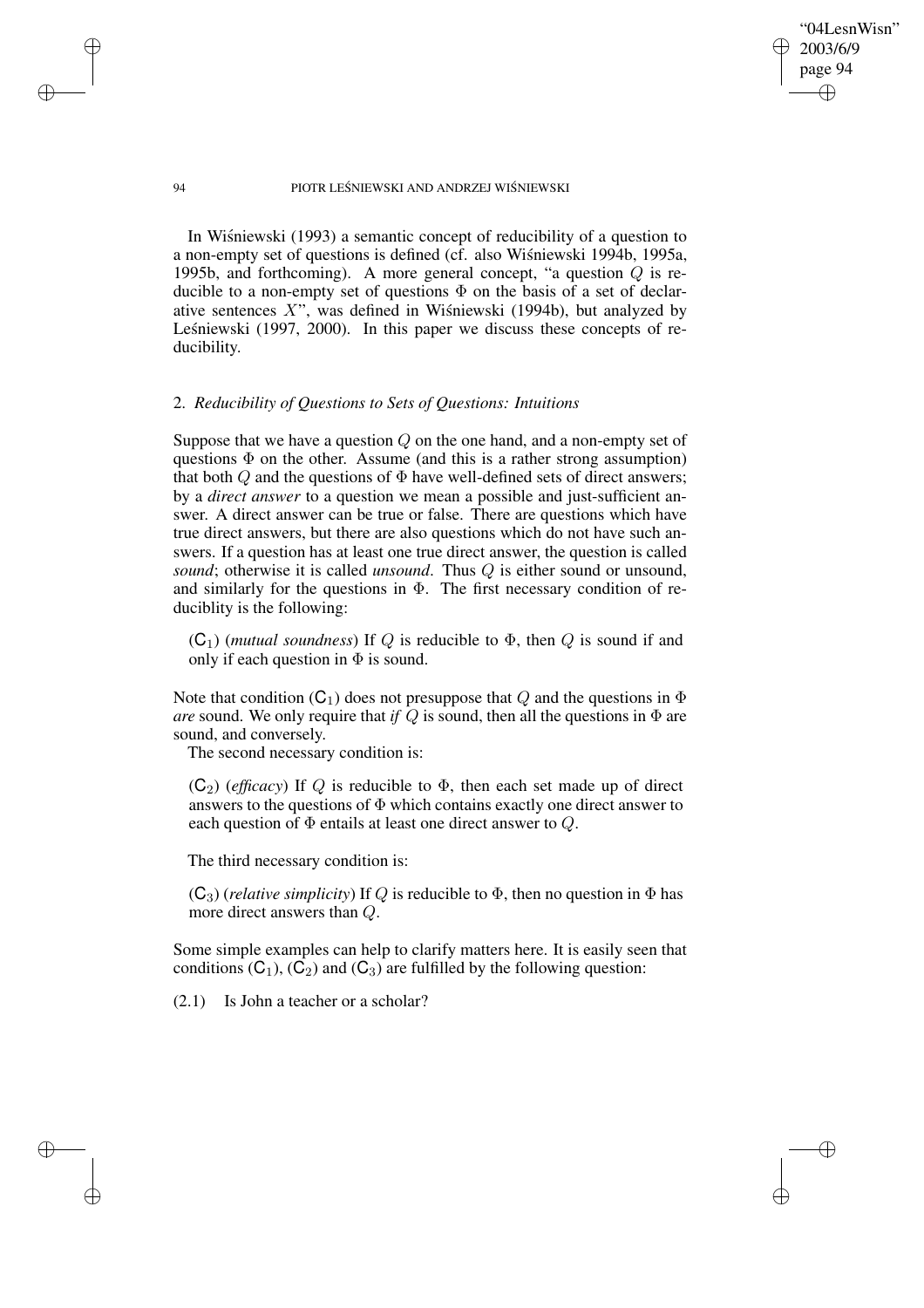### REDUCIBILITY OF OUESTIONS TO SETS OF OUESTIONS 95

with respect to the set made up of the questions:

(2.2) Is John a teacher?

✐

✐

✐

✐

(2.3) Is John a scholar?

The situation is analogous when we take into consideration the question:

(2.4) Who is John: a teacher, a scholar, or a clerk?

and the following set of questions:

- (2.2) Is John a teacher?
- (2.3) Is John a scholar?
- (2.5) Is John a clerk?

provided that the sentence "John is not a teacher and he is neither a scholar nor a clerk" is a direct answer to  $(2.4)^4$ .

When the generalized concept of reducibility is concerned, the conditions  $(C_1)$  and  $(C_2)$  are modified (cf. below) and we may say that question (2.4) is reducible on the basis of:

(2.6) John is a teacher, or a scholar, or a clerk.

to any two-element set of questions made up of the questions (2.2), (2.3) or  $(2.5).$ <sup>5</sup>

Although the natural-language examples presented above are not very impressive, the analyzed concepts of reducibility have some importance to IEL and to the logic of questions in general. Yet, in order to see this we have to define reducibility in exact terms, and this, in turn, requires some preparatory steps.

## 3. *The logical basis*

What we need is a formalized language  $L$  which has both declarative formulas (d-wffs for short) and questions as meaningful expressions, where questions are not declarative formulas. For the purposes of this paper we assume that L is a language which results from a *first-order* language  $L_1$  by

<sup>4</sup> If we assume otherwise, condition  $(C_2)$  will not be fulfilled.

<sup>5</sup> Now we do not have to assume that "John is not a teacher and he is neither a scholar nor a clerk" is a direct answer to the question.

"04LesnWisn" 2003/6/9 page 95

✐

✐

✐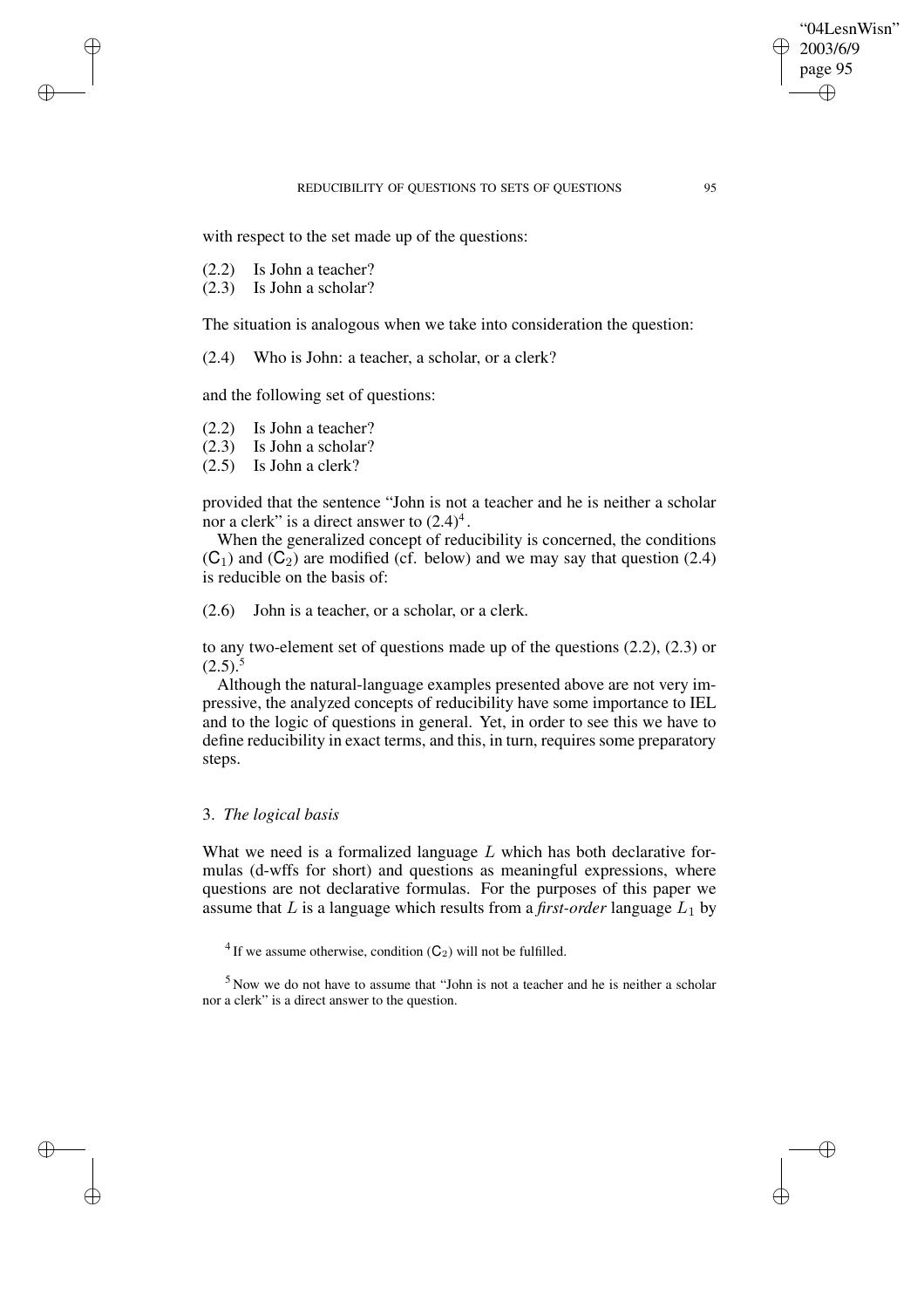96 PIOTR LEŚNIEWSKI AND ANDRZEJ WIŚNIEWSKI

"04LesnWisn" 2003/6/9 page 96

✐

✐

✐

✐

enriching it with questions. Yet, we do not forejudge how the questions of L look; we only stipulate some general conditions on the set of questions of the language (cf. below). By terms and d-wffs of  $L$  we mean the terms and well-formed formulas of  $L_1$ , respectively, and similarly for predicates as well as for function symbols and individual constants (if there are any). A *sentence* is a d-wff without free variable(s); freedom and bondage of variables are defined in the usual manner. We will use the letters A, B, C, D, possibly with subscripts, as metalinguistic variables for d-wffs, and the letters  $X, Y, Z$ , possibly with subscripts, as metalinguistic variables for sets of d-wffs. The letters  $Q, Q_1, \dots$  will be used as metalinguistic variables for questions, whereas the Greek upper-case letters  $\Phi$ ,  $\Psi$ , ... will refer to sets of questions.

In the metatheory of  $L$  we assume the von Neumann-Gödel-Bernays version of set theory; we adopt here the standard set-theoretical terminology and notation. The expression "iff" abbreviates "if and only if."

We impose the following conditions on the set of questions of  $L$ :

(\*) each question has at least two direct answers; these answers are d-wffs of L.

Intuitively, direct answers are the possible and just-sufficient answers to a question. By saying that a question "has" at least two direct answers we mean that there exists an at least two-element *set* of direct answers to the question. The set of direct answers to a question  $Q$  will be referred to as  $dQ$ .

(\*\*) each direct answer is a sentence, that is, a d-wff without free variable(s).

(\*\*\*) each finite and at least two-element set of sentences is the set of direct answers to some question.

Conditions (\*), (\*\*), and (\*\*\*) are the standard conditions stipulated by IEL. Note that condition  $(***)$  yields that for each sentence A there exists a question (we shall call it a *simple yes-no question*) which has A and  $\neg A$  as the only direct answers; these answers are called the *affirmative answer* and the *negative answer*, respectively.

In order to make our analysis less trivial we shall also stipulate the following:

 $(4)$  there are questions of L which have infinite sets of direct answers. (##) the set of direct answers to a question of  $L$  is countable (i.e. either finite or infinite but denumerable).

✐

✐

✐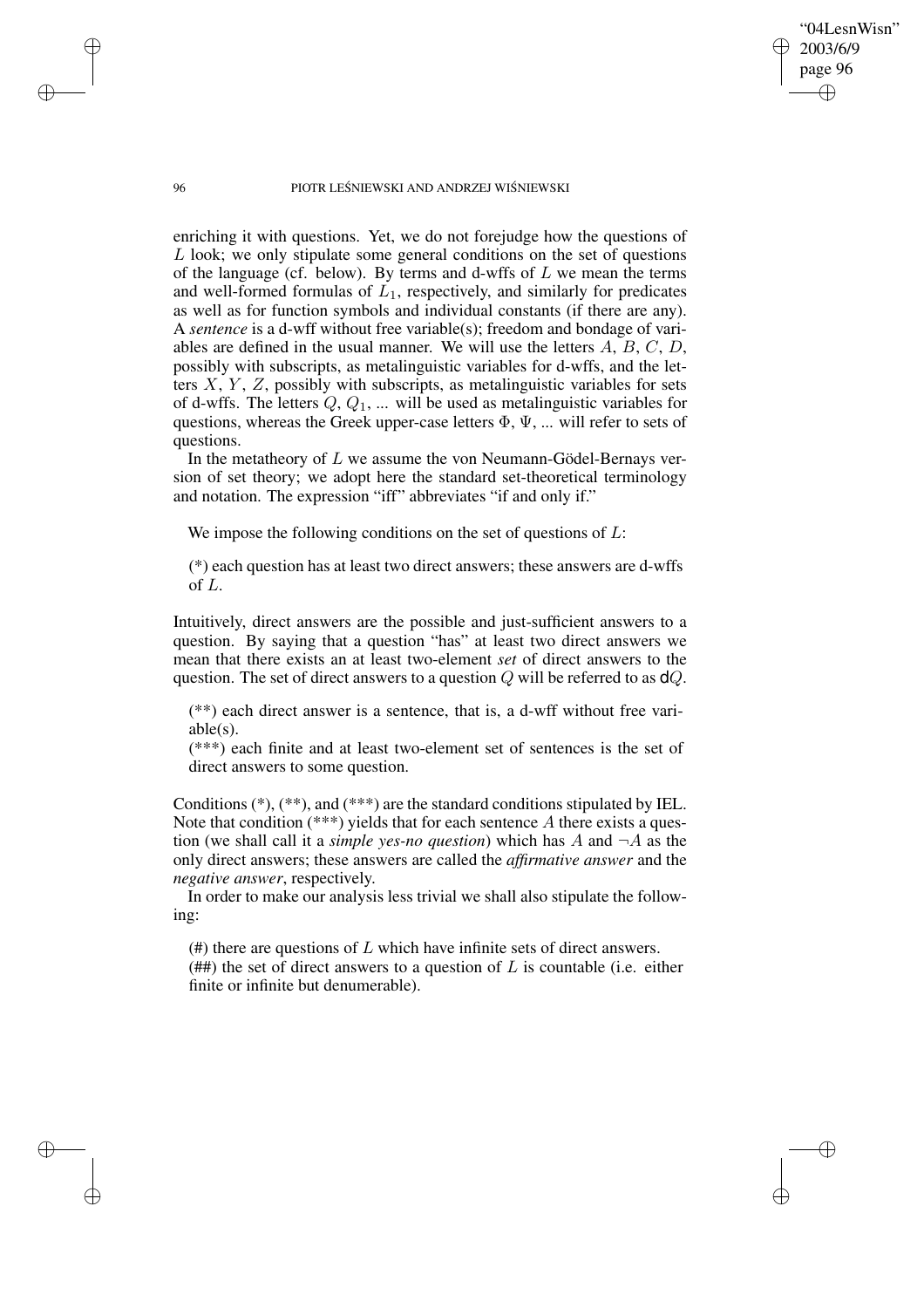#### REDUCIBILITY OF QUESTIONS TO SETS OF QUESTIONS 97

(###) the set of questions of L is countable.<sup>6</sup>

✐

✐

✐

✐

A question Q is said to be *finite* iff the set of direct answers to Q is finite; otherwise Q is an *infinite question*.

The semantics for L is based on a model-theoretical semantics for  $L_1$ . By an *interpretation* of  $L$  we mean an interpretation of  $L_1$ , that is, an ordered pair  $M = < M, f>$ , where U is a non-empty set (the *universe*) and f is the *interpretation function* defined on the set of non-logical constants of  $L_1$ . Of course, there are many interpretations of  $L$ . For generality, we assume that the class of all interpretations of  $L$  includes a non-empty subclass (not necessarily a proper subclass) of *normal interpretations*. Normal interpretations are supposed to satisfy some additional conditions; we shall not discuss it here in detail, however (cf. Wiśniewski 1995a, pp. 104–105).

The concepts of *satisfaction* and of *truth* of a d-wff in an interpretation are defined in the standard manner. If a d-wff A is true in an interpretation M, we write  $M \models A$ . By a *model* of a set of d-wffs we mean an interpretation in which all the d-wffs of this set are true. If an interpretation M is a model of a set of d-wffs X, we write  $M \models X$ .

Note that the concept of truth does not apply to questions of  $L$ . In the case of questions, however, we use the concept of soundness.

# *Definition 1*: *A question* Q *is said to be* sound *in an interpretation* M *iff at least one direct answer to* Q *is true in* M*.*

We need two concepts of entailment: the standard concept of (singleconclusion) entailment and the concept of multiple-conclusion entailment (mc-entailment for short). Multiple-conclusion entailment is a relation between *sets* of d-wffs.<sup>7</sup> In what follows by normal interpretations we mean normal interpretations of L.

# *Definition* 2: A *set of d-wffs* X entails *a d-wff* A *(in symbols:*  $X \models A$ ) *iff* A *is true in each normal interpretation in which all the d-wffs in* X *are true.*

Note that when the class of normal interpretations is equal to the class of all interpretations, entailment becomes logical entailment determined by Classical Logic. If normal interpretations form a proper subclass of the class

 $7^7$  Cf. Shoesmith and Smiley (1978).

*"04LesnWisn" 2003/6/9 page 97*

✐

✐

✐

<sup>&</sup>lt;sup>6</sup> Thus each set of questions of L is countable and by  $($ ##) the union of sets of direct answers of a family of questions is countable. We impose this restriction because in what follows we will make use of the Axiom of Choice and we want to apply it to countable sets only.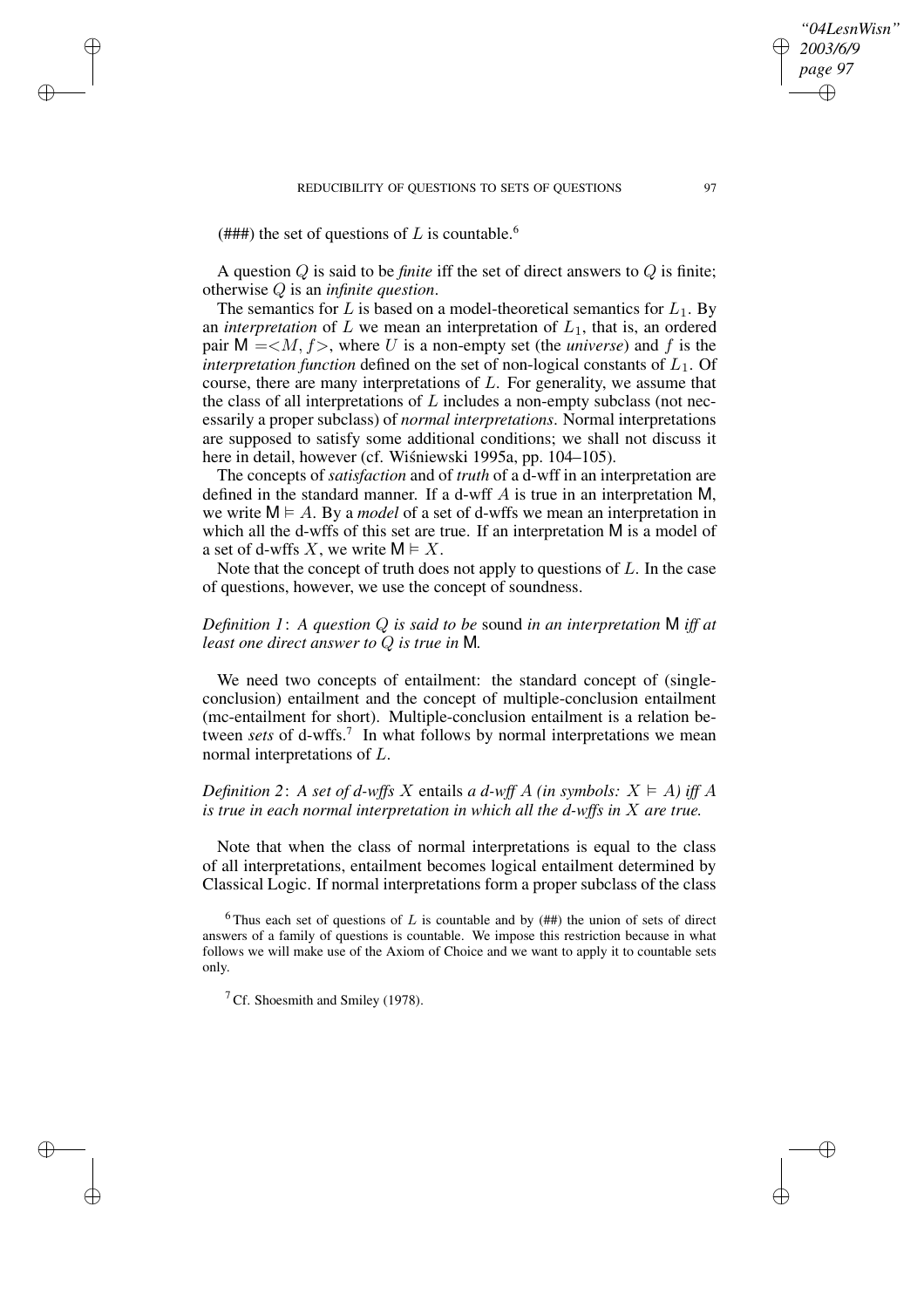*"04LesnWisn" 2003/6/9 page 98* ✐ ✐

✐

✐

#### 98 PIOTR LEŚNIEWSKI AND ANDRZEJ WIŚNIEWSKI

of all interpretations, everything that is entailed according to Classical Logic is still entailed in view of Definition 2.

*Definition 3*: *A set of d-wffs* X multiple-conclusion entails *a set of d-wffs* Y *(symbolically:*  $X \models Y$ *) iff the following condition holds:* 

> *(*•*) for each normal interpretation* M*: if all the d-wffs in* X *are true in* M*, then at least one d-wff in* Y *is true in* M*.*

In other words,  $X$  mc-entails  $Y$  if and only if it is impossible that no d-wff in  $Y$  is true if  $X$  consists of truths, that is, there is no normal interpretation of the language in which all the d-wffs in  $X$  are true and all the d-wffs in  $Y$ are not true.

Note that the above concept is defined in terms of normal interpretations (again, when the class of normal interpretations is equal to the class of all interpretations, mc-entailment becomes mc-entailment determined by Classical Logic; the latter is always retained). Note also that it can happen that a set of d-wffs  $X$  mc-entails a set of d-wffs  $Y$ , but  $X$  does not entail any d-wff in Y. For example, the singleton set  $\{A \vee B\}$ , where A, B are distinct atomic sentences, mc-entails the set  $\{A, B\}$ , but neither A nor B is entailed by the set  ${A \lor B}$ . Of course, entailment can be defined in terms of mcentailment, as multiple-conclusion entailment of a singleton set. Moreover, if Y is a finite set of sentences, then X mc-entails Y if X entails a disjunction of all the elements of  $Y$ . Yet, in the general case mc-entailment cannot be defined in terms of (single-conclusion) entailment. Moreover, entailment and mc-entailment need not be compact. The relation  $\equiv$  is said to be compact iff whenever  $X \models Y$ , then there exist: a finite subset  $X_1$  of X and a finite subset  $Y_1$  of Y such that  $X_1 \models Y_1$ .

For conciseness, we write  $A \models Y$  instead of  $\{A\} \models Y$ , and  $X \models A$ instead of  $X \models \{A\}.$ 

Further semantic concepts pertaining to the language  $L$  will be introduced when needed.

# 4. *Reducibility of Questions to Sets of Questions: Definition and Some Results*

Let  $\Phi$  be a non-empty set of questions. By a  $\mu(\Phi)$ -set we mean a set made up of direct answers to the questions of the set  $\Phi$  which contains exactly one direct answer to each question of  $\Phi$ . (Recall that the set of questions of L is countable). Let us designate by  $\vert dQ \vert$  the cardinal number of the set  $dQ$ .

We define the concept of reducibility of a question to a non-empty set of questions as follows (cf. Wiśniewski 1993, 1994b):

✐

✐

✐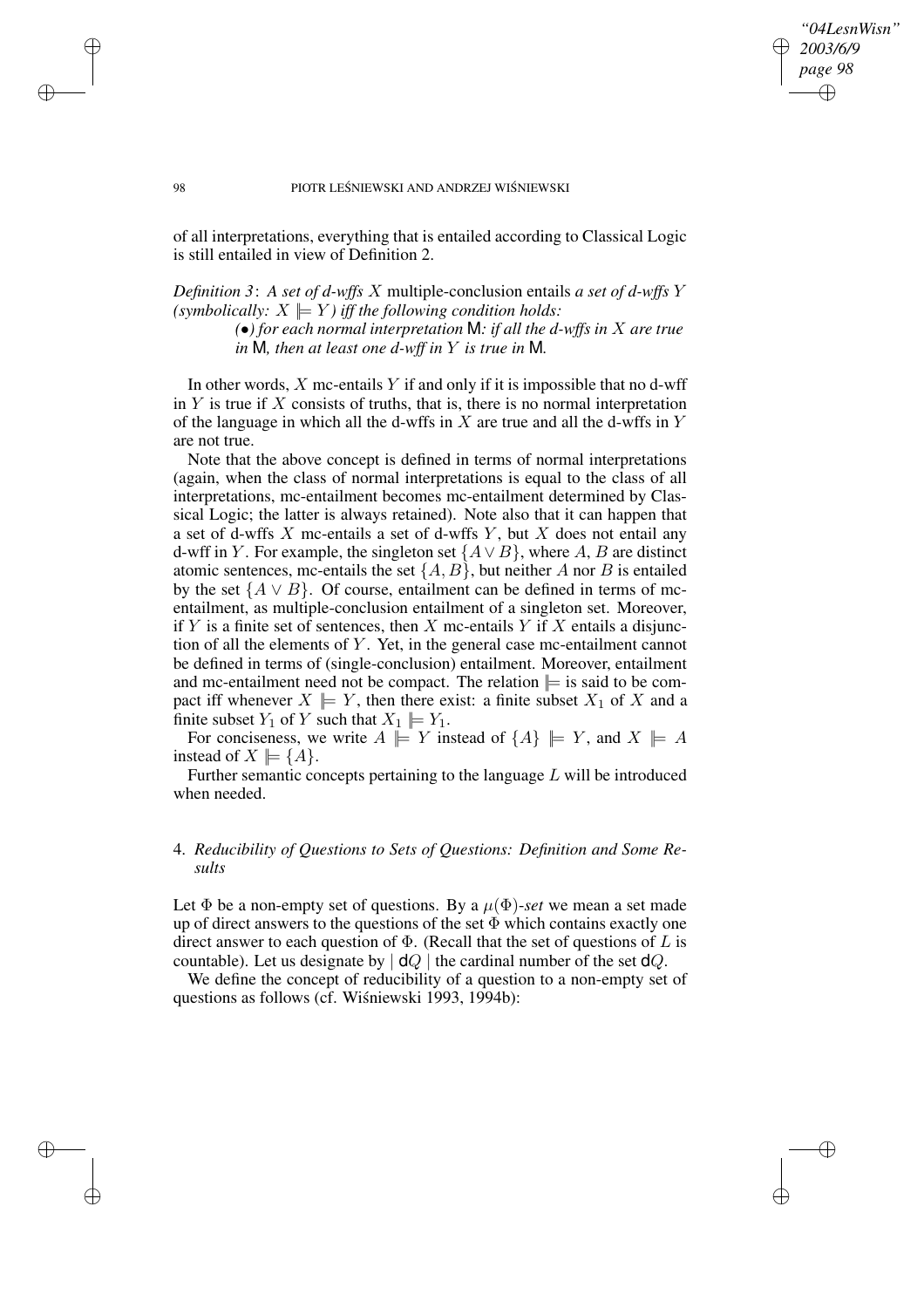*Definition 4*: *A question* Q is reducible *to a non-empty set of questions* Φ *(in*

*symbols:* R (Q, Φ)*) iff (i) for each*  $A \in \mathbf{d}Q$  *and for each question*  $Q_i \in \Phi : A \models \mathbf{d}Q_i$ *; and (ii) for each*  $\mu$  $(\Phi)$ *-set Y there is*  $B \in \mathsf{d}Q$  *such that*  $Y \models B$ *; and (iii)* for each  $Q_i \in \Phi : | \mathsf{d} Q_i | \leq | \mathsf{d} Q |$ .

It can easily be seen that reducibility defined in the above manner satisfies the conditions specified in Section 2. In particular, the following holds:

*Corollary 1*: *If* R (Q, Φ)*, then for each normal interpretation* M*:* Q *is sound in* M *iff each question in* Φ *is sound in* M*.*

Following Belnap<sup>8</sup>, by a *presupposition* of a question  $Q$  we mean a d-wff which is entailed by each direct answer to  $Q$ . The set of presuppositions of a question  $Q$  will be referred to as Pres $Q$ .

*Corollary* 2: *If*  $R(Q, \Phi)$ *, then for each*  $Q_i \in \Phi$  : Pres $Q_i \subset \text{Pres}Q$ *.* 

Thus the questions in  $\Phi$  do not involve "new" presuppositions. Reducibility is "transitive" in the following sense:

*Corollary 3*: *Let* Φ *be a non-empty set of questions. Let* ν *be a sequence of non-empty sets of questions such that each question of* Φ *is reducible to exactly one element of* ν *and for each set of questions* Γ *of* ν *there exists a question of* Φ *which is reducible to the set* Γ*. Then if a question* Q *is reducible to* Φ*, then* Q *is also reducible to the set of questions which is the union of all the sets which are elements of the sequence* ν*.*

For proof see Wiśniewski (1994b).

According to Belnap, a question is safe if it must have a true direct answer, and risky otherwise. $9$  By using the concept of mc-entailment we can express this as follows ( $\emptyset$  stands here for the empty set):

*Definition* 5: *A question*  $Q$  *is* safe *iff*  $\emptyset \models \mathsf{d}Q$ *, and* risky *otherwise.* 

We have:

✐

✐

✐

✐

 $8$  Cf. Belnap and Steel (1976).

<sup>9</sup> That is, a question  $Q$  is safe iff for each interpretation of the language, at least one direct answer to  $Q$  is true in this interpretation; otherwise  $Q$  is risky. We explicate Belnap's idea by Definition 5.

*"04LesnWisn" 2003/6/9 page 99*

✐

✐

✐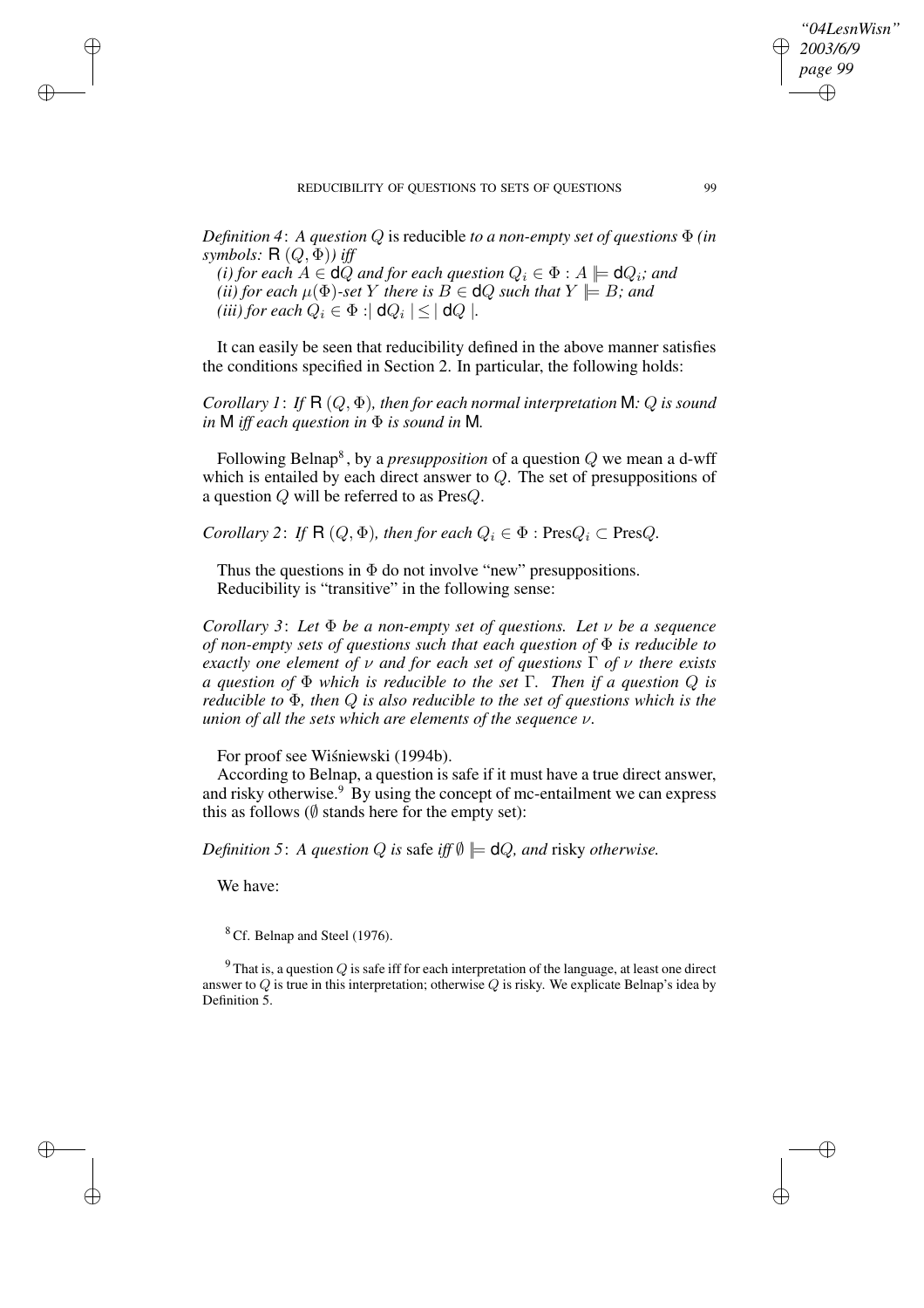*"04LesnWisn" 2003/6/9 page 100* ✐ ✐

✐

✐

#### 100 PIOTR LEŚNIEWSKI AND ANDRZEJ WIŚNIEWSKI

*Corollary* 4: *If*  $R(Q, \Phi)$ *, then:*  $(i) Q$  *is safe iff each question in*  $\Phi$  *is safe; (ii)*  $Q$  *is risky iff at least one question in*  $\Phi$  *is risky.* 

We say that a question  $Q$  *implies* a question  $Q_1$  iff the following conditions hold: (i) for each  $A \in \mathsf{d}Q$ :  $A \models \mathsf{d}Q_1$ , and (ii) for each  $B \in \mathsf{d}Q_1$  there exists a non-empty proper subset Y of  $dQ$  such that  $B \models Y$ . (This concept of implication between questions is borrowed from IEL; for intuitions see, e.g. Wiśniewski 1994a, or Wiśniewski 1995a). By a simple yes-no question we mean a question whose set of direct answers consists of a sentence and its negation, exclusively. Simple yes-no questions are safe, but there are safe questions which are not simple yes-no questions. Yet, the following general theorem holds:

*Theorem 1*: (Wisniewski 1995a) *A question*  $Q$  *is safe iff*  $Q$  *is reducible to some set of simple yes-no questions which are implied by* Q*.*

One can also prove that if entailment in a language is compact (it need not be, however, since Definition 2 refers to normal interpretations), then each safe question is reducible to a finite set of implied simple yes-no questions. Of course, each finite safe question is reducible to a finite set of implied simple yes-no questions.

Simple yes-no questions are customarily regarded as the *epistemologically prior* questions. Theorem 1 shows that each safe question is reducible to a set of simple yes-no questions. But Corollary 3 yields that risky questions cannot be reduced that way. Yet, there are results which show that, given that certain conditions are met, a risky question can be reduced to a set made up of implied binary questions, that is, questions which have exactly two direct answers (for details see Wiśniewski 1995a). Moreover, there are cases in which such a set consists of simple yes-no questions and exactly one risky question (cf. Wiśniewski 1994b).

### 5. *Generalized Reducibility of Questions*

Generalized reducibility introduces a third element into the picture: a set of declarative sentences  $X$ , which serves as a basis for the reduction. In particular, X may consist of the presuppositions of a question to be reduced, or of a single presupposition of the question which warrants the existence of a true direct answer to it, or of items of knowledge by means of which we try to resolve a complex problem by reducing it to more simple issues.

The generalized concept of reducibility is defined as follows (cf. Wisniewski 1994b):

✐

✐

✐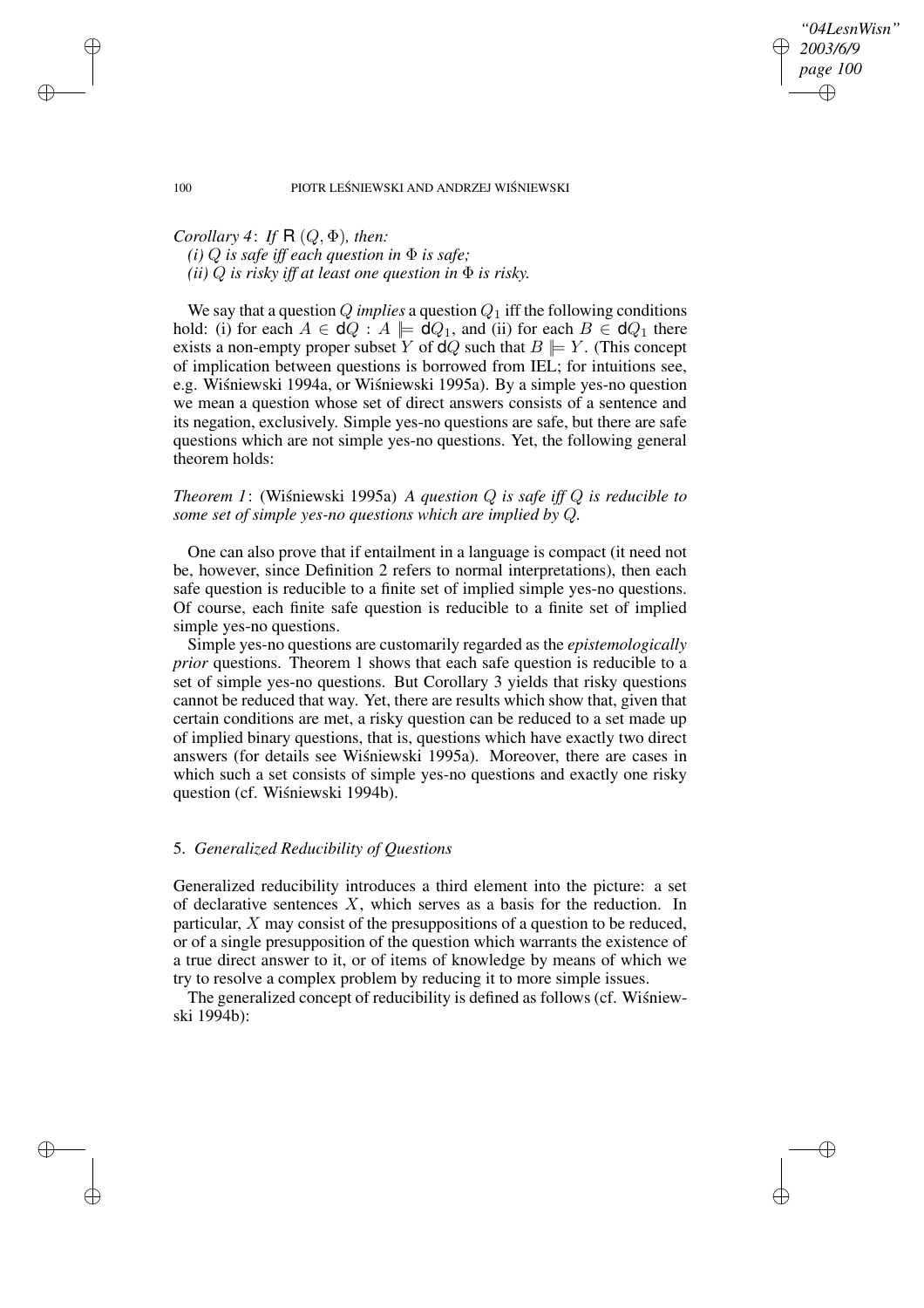*Definition* 6: *A question*  $Q$  *is reducible to a non-empty set of questions*  $\Phi$  on the basis of *a set of d-wffs X (in symbols:*  $[{\bf R}](Q, X, \Phi)$ ) *iff* 

- *(i) for each*  $A \in \mathbf{d}Q$  *and for each question*  $Q_i \in \Phi : X \cup \{A\} \models \mathbf{d}Q_i$ ; *and*
- *(ii) for each*  $\mu$  $(\Phi)$ *-set* Y *there is*  $B \in \mathsf{d}Q$  *such that*  $X \cup Y \models B$ *, but*  $X$ *non* $\models$  *B;* and
- *(iii) for each*  $Q_i \in \Phi$ ,  $| \mathsf{d} Q_i | \leq | \mathsf{d} Q |$ .

✐

✐

✐

✐

Note that the negative part of clause (ii) excludes that the relevant direct answer to Q is entailed by X alone; the corresponding  $\mu(\Phi)$ -set is always needed.

The properties of the generalized reducibility are analyzed in (Leśniewski 1997, 2000). Let us only mention a few of them.

*Corollary 5*: *Let* [R](Q, X, Φ)*. Then for each normal interpretation* M *such that* **M** *is a model of*  $X : Q$  *is sound in* **M** *iff each question in*  $\Phi$  *is sound in* M*.*

Generalized reducibility is "transitive" in the following sense:

*Theorem* 2: (Leśniewski 1997) *Let*  $[**R**](Q, X, \Phi)$ *. Let*  $\mathsf{F}$  *be a set of sets of questions which fulfills the following conditions:*

- *(i) for each question*  $Q_i \in \Phi$  *there is a set of questions*  $\Psi \in \mathcal{F}$  *such* that  $[\mathsf{R}](Q_i,X,\Psi)$ ; and
- *(ii) for each set of questions*  $\Psi \in F$  *there is a question*  $Q_j \in \Phi$  *such that*  $[R](Q_i, X, \Psi)$ *.*

*Then*  $[\mathsf{R}](Q, X, \Xi)$ *, where*  $\Xi$  *is the union of all the sets of questions which belong to* F*.*

*Proof.* Let A be a direct answer to Q. Since  $[{\bf R}](Q, X, \Phi)$ , then for each question  $Q_i \in \Phi$  we have  $X \cup \{A\} \models \mathsf{d}Q_i$ . If M is a normal interpretation which is a model of  $X \cup \{A\}$ , then for each  $Q_i \in \Phi$  there exists  $B \in$  $dQ_i$  such that  $M \vDash B$ . Thus there is a  $\mu(\Phi)$ -set Z such that  $M \vDash Z$ . By assumption (ii) and Corollary 5 we get that for each  $Q_j \in \Xi$  there is  $C \in$  $dQ_j$  such that  $M \models C$ . Therefore  $X \cup \{A\} \models dQ_j$  for any  $A \in dQ$  and every  $Q_i \in \Xi$ .

Let Z be a  $\mu(\Xi)$ -set. Since  $\Xi$  is the union of all the sets which are elements of F, then, by assumption (i), there exists a  $\mu(\Phi)$ -set Y such that each normal interpretation which is a model of  $Z$  is also a model of  $Y$ . But since  $[\mathsf{R}](Q, X, \Phi)$ , there is  $A \in \mathsf{d}Q$  such that  $Y \cup X \models A$ , but  $X$ non  $A$ . Therefore  $Z \cup X \models A$  and  $X non \models A$ .

It is obvious that clause (iii) of Definition 6 is fulfilled as well.  $\Box$ 

"04LesnWisn" 2003/6/9 page 101

✐

✐

✐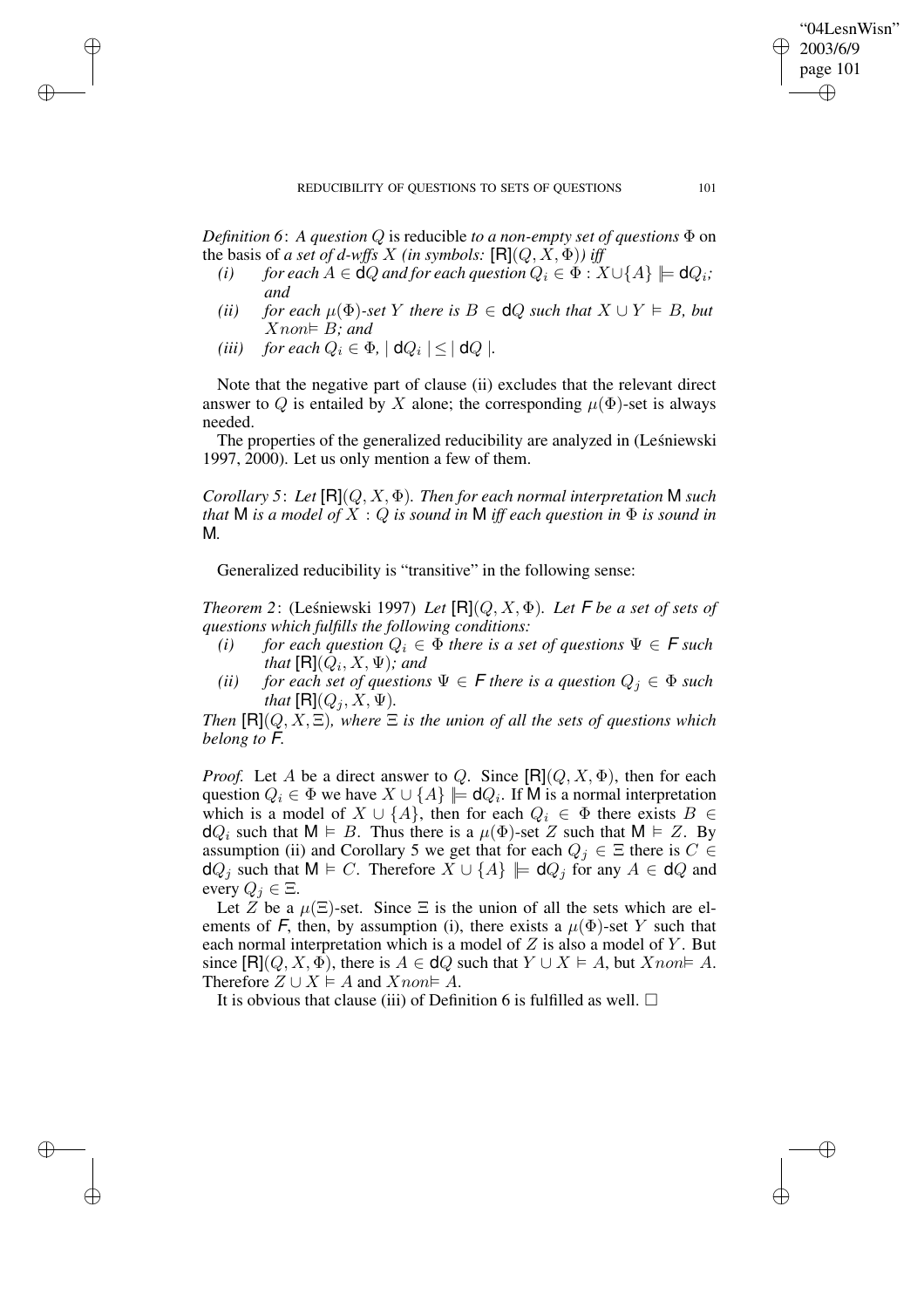### "04LesnWisn" 2003/6/9 page 102 ✐ ✐

✐

✐

### 102 PIOTR LEŚNIEWSKI AND ANDRZEJ WIŚNIEWSKI

In order to proceed we have to introduce some supplementary concepts borrowed from Wiśniewski (1995a).

Each question has a set of presuppositions (cf. above). Yet, it is possible that all the presuppositions of a certain question are true, but nevertheless the question is not sound. If this cannot happen to a given question, we say that the question is normal. More formally, we have:

*Definition* 7: *A question Q is* normal *iff*  $PresQ \models dQ$ .

Regularity is a special case of normality.

✐

✐

✐

✐

*Definition* 8: *A question*  $Q$  *is* regular *iff there exists*  $A \in \text{Pres}Q$  *such that*  $A \models dQ.$ 

Contrary to appearances, these concepts are not equivalent. Since mc-entailment need not be compact (recall that we consider here an arbitrary language from a class of formalized languages!), normality is not tantamount to regularity. The basic intuition which underlies the concept of regularity is as follows: there is at least one *single* presupposition of a question whose truth guarantees the existence of a true direct answer to the question. Such a presupposition is called a prospective presupposition.

*Definition 9*: *A d-wff* A *is a* prospective presupposition *of a question* Q *iff*  $(i)$   $A \in \text{Pres}Q$ *, and*  $(ii)$   $A \models \text{d}Q$ *.* 

Thus a regular question is a question which has a prospective presupposition (note that prospective presuppositions of a question entail one another). The next concept is self-rhetoricity ("rhetoricity for logical reasons").

*Definition* 10: *A question* Q *is* self-rhetorical *iff* Pres $Q \models A$  *for some*  $A \in$ dQ*.*

Thus a question is self-rhetorical if and only if it can be answered by means of its presuppositions only.

Proper questions are defined by:

*Definition 11*: *A question* Q *is* proper *iff* Q *is normal and not self-rhetorical.*

Thus the set of presuppositions of a proper question mc-entails the set of direct answers to the question (and hence the truth of all the presuppositions guarantees the existence of a true direct answer), but the presuppositions do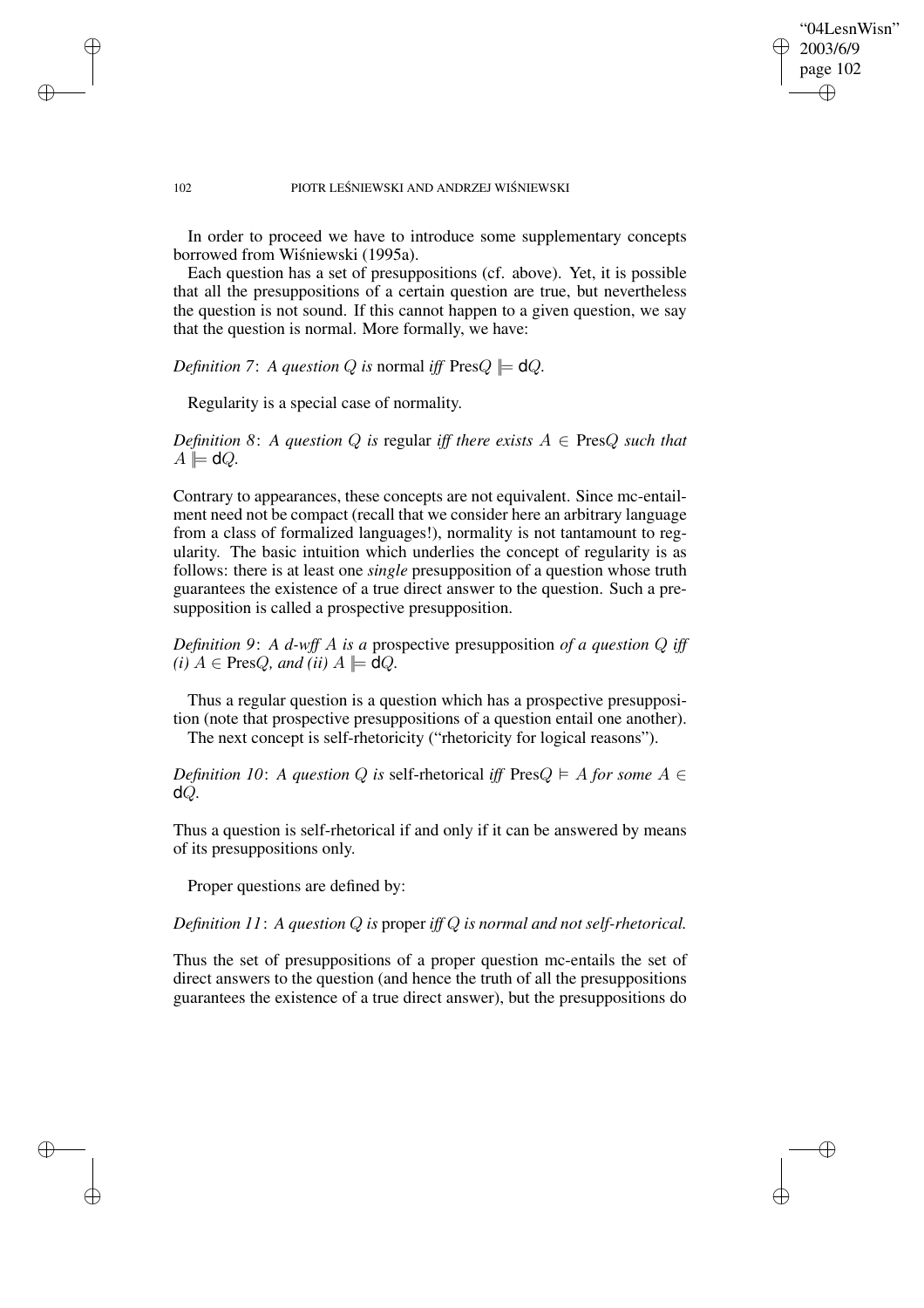not entail any single direct answer to the question (hence the question cannot be answered by means of its presuppositions only).

Proper questions seem to play crucial role in an inquiry, since they express well-defined problems. On the other hand, simple yes-no questions are the epistemologically prior questions. The following theorems are important in this context.

*Theorem* 3: (Leśniewski 1997) *If* Q *is a proper and regular question, then* Q *is reducible on the basis of any of its prospective presuppositions to a set of questions made up of simple yes-no questions.*

*Theorem* 4: (Lesniewski 1997) *Let Q be a proper question. If any of the following conditions hold:*

*(i)* Q *is a finite question,*

*(ii) entailment is compact*

*then* Q *is reducible on the basis of any of its prospective presuppositions to a finite set of questions made up of simple yes-no questions.*

In what follows we shall prove some stronger theorems which have Theorems 3 and 4 as immediate consequences. Surprisingly enough, the proofs of the new theorems are more concise than the original proofs of Theorems 3 and 4.

## 6. *Main Lemma*

 $\rightarrow$ 

 $\rightarrow$ 

✐

✐

First, we shall introduce the concepts of evocation and erotetic implication. These concepts are of basic importance to IEL. In particular, validity of erotetic inferences is defined by means of evocation and erotetic implication.<sup>10</sup>

*Definition* 12: *A set of d-wffs* X evokes *a question*  $Q$  *(in symbols:*  $E(X, Q)$ ) *iff*

 $10$  Generally speaking, erotetic inferences have questions as conclusions, whereas the premises consist of declarative sentences and/or (single) questions. There are erotetic inferences of (at least) two kinds. An erotetic inference of the first kind may be identified with an ordered pair  $\langle X, Q \rangle$ , where X is a finite and non-empty set of d-wffs and Q is a question. An erotetic inference of the second kind can be identified with an ordered triple  $\langle Q, X, Q_1 \rangle$ , where Q, Q<sub>1</sub> are questions and X is a finite (possibly empty) set of d-wffs. IEL defines validity of erotetic inferences in terms of evocation and erotetic implication, respectively. For the underlying intuitions, see e.g. Wisniewski (1995a), (1996), or the paper 'Questions and Inferences' (this volume).

*"04LesnWisn" 2003/6/9 page 103*

✐

✐

✐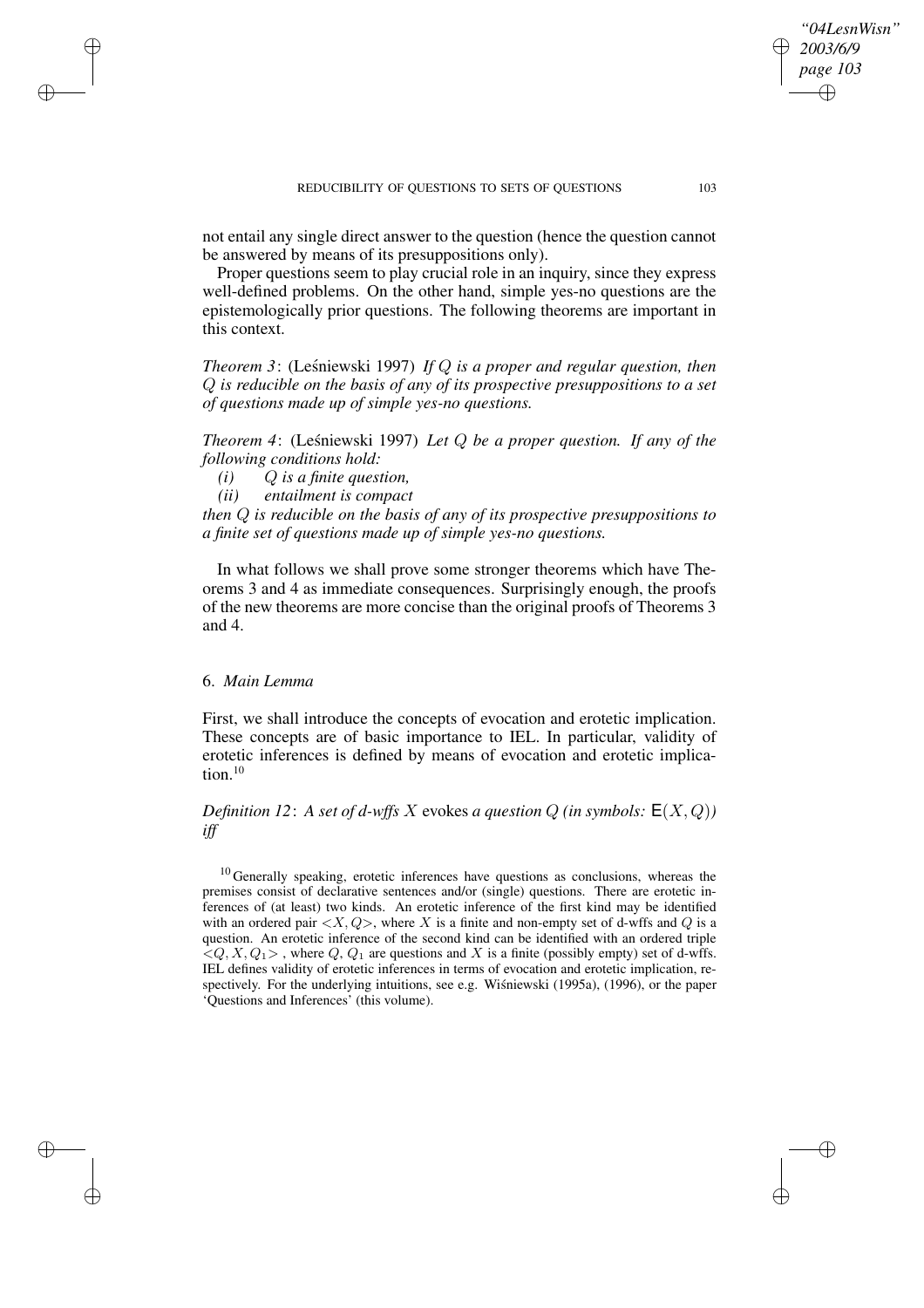✐

✐

104 PIOTR LEŚNIEWSKI AND ANDRZEJ WIŚNIEWSKI

- $(i)$   $X \models \mathsf{d}Q$ *; and*
- *(ii) for each*  $A \in \mathbf{d}Q : X \text{ non} \models A$ .

*Definition* 13: A *question* Q implies *a question*  $Q_1$  on the basis of *a set of d*-wffs X (in symbols:  $Im(Q, X, Q_1)$ ) iff

- *(i) for each*  $A \in \mathsf{d}Q : X \cup \{A\} \models \mathsf{d}Q_1$ *; and*
- *(ii) for each*  $B \in \mathbf{d}Q_1$  *there exists a non-empty proper subset* Y *of*  $\mathbf{d}Q$ *such that*  $X \cup \{B\} \models Y$ *.*

Now we shall prove:

*Lemma* 1: If  $E(X, Q)$ , then Q is reducible on the basis of X to some set *of* simple yes-no questions  $\Phi$  such that for each  $Q_i \in \Phi$ ,  $\text{Im}(Q, X, Q_i)$ ; if *moreover* Q *is a finite question or entailment is compact, the set* Φ *is finite.*

*Proof.* Let  $E(X, Q)$ . Recall that sets of direct answers to questions are countable. Let  $\nu = A_1, A_2, ...$  be a fixed sequence without repetitions of direct answers to Q such that each direct answer to Q is an element of  $\nu$ . Let us then define the following set of simple yes-no questions:

 $\Phi = \{Q : \mathsf{d} Q = \{A_i, \neg A_i\}$ , where  $i > 1\}$ 

In other words,  $\Phi$  consists of the simple yes-no questions based on the elements of the sequence  $\nu$ , but with the exception of the question based on the first element of  $\nu$ . Thus the affirmative answers to the questions of  $\Phi$  are also direct answers to  $Q$ . It is clear that the clauses (i) and (iii) of Definition 6 are fulfilled by  $\Phi$  with respect to Q. Let Y be a  $\mu(\Phi)$ -set. There are two possibilities: (a) Y contains some affirmative answer(s) to the questions of  $\Phi$ ; (b) Y is made up of the negative answers to the questions of  $\Phi$ . If the possibility (a) holds, then — since the affirmative answers to the questions of  $\Phi$  are also direct answers to  $Q$  — the set  $Y \cup X$  entails at least one direct answer to Q. Since  $E(X, Q)$ , this answer is not entailed by X alone. Suppose that the possibility (b) takes place. Since  $E(X, Q)$ , then  $X \models dQ$ . It follows that  $X \cup Y \models A_1$ . But since  $E(X, Q)$ , we have  $X$ non  $A_1$ . So the clause (ii) of Definition 6 is fulfilled as well. Therefore  $|R|(Q, X, \Phi)$ .

Since  $\Phi$  is a set of simple yes-no questions, then the clause (i) of Definition 13 is satisfied. Assume that  $Q_i$  is an arbitrary but fixed element of  $\Phi$ . Thus  $\mathsf{d}Q_i = \{A_i, \neg A_i\}$ . We have  $X \cup \{A_i\} \models A_i$ . But  $A_i \in \mathsf{d}Q$  and  $\{A_i\}$ is a non-empty proper subset of  $dQ$ . Now consider the answer  $\neg A_i$  to  $Q_i$ . Since  $E(X, Q)$ , then  $X \models \mathsf{d}Q$ . Therefore  $X \cup \{\neg A_i\} \models \mathsf{d}Q - \{A_i\}$ . But  $dQ - \{A_i\}$  is a non-empty proper subset of  $dQ$  (recall that each question has at least two direct answers). Thus the second clause of Definition 13 is fulfilled as well. Hence for each  $Q_i \in \Phi$  we have  $\text{Im}(Q, X, Q_i)$ .

 $\rightarrow$ 

 $\rightarrow$ 

✐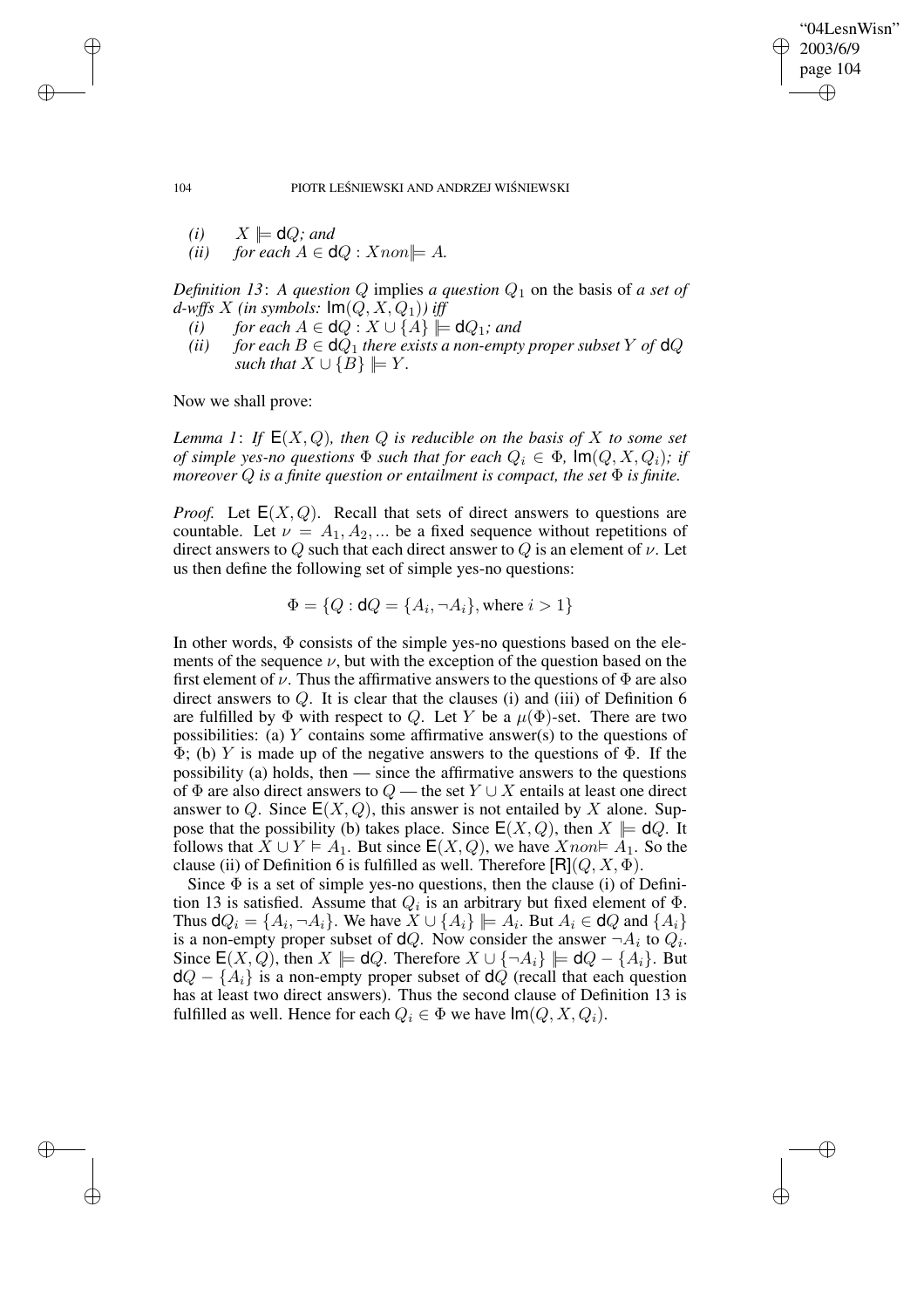$\rightarrow$ 

 $\rightarrow$ 

✐

✐

It is obvious that the set  $\Phi$  constructed in the above manner is finite if the initial question  $Q$  is finite.

Assume that entailment is compact. If entailment is compact, so is mcentailment (cf. Wisniewski 1995a, Corollary 4.5). Since  $E(X, Q)$ , then  $X \models \mathsf{d}Q$  and for each  $A \in \mathsf{d}Q$ ,  $X$ non  $\models A$ . So by compactness X mcentails some at least two-element finite subset of dQ. We fix a certain at least two-element finite subset of  $dQ$  which is mc-entailed by X and then proceed as above.  $\Box$ 

According to Lemma 1, an evoked question is always reducible on the basis of the evoking set to a set of simple yes-no questions which are, in turn, implied by the evoked question on the basis of the evoking set. This result has some importance to IEL: we can say that each question which is the conclusion of a valid erotetic inference (of the first kind) can be answered by answering simple yes-no questions which are conclusions of valid erotetic inferences (of the second kind); the declarative premises involved belong to the evoking set. This is not the only feasibility result available, however. For example, one can prove that if entailment is compact, then each question which is evoked by a set of d-wffs X is reducible on the basis of X to a finite set of questions  $\Psi$  made up of simple yes-no questions such that each question in  $\Psi$  is both strongly implied by Q on the basis of X and is evoked by X (strong erotetic implication is a special case of erotetic implication: the clause (ii) of Definition 13 is supplemented with the condition " $X non \Vdash Y$ "). For proof, see Leśniewski (1997). One can also prove that if entailment is compact and  $Q$  is evoked by  $X$ , then there exists a finite sequence  $\phi$  of simple yes-no questions such that: (a) each question of  $\phi$  is both evoked by X and strongly implied by  $Q$  on the basis of X; and (b) each set made up of direct answers to the questions of  $\phi$  which contains exactly one direct answer to each question of  $\phi$  entails along with X a certain direct answer to  $Q$ ; and (c) each non-logical constant that occurs in a direct answer to a question of  $\phi$  occurs in a certain direct answer to Q. For proof, see Wiśniewski (1995a). The above theorem can easily be reformulated in terms of the generalized reducibility of questions. Moreover, the compactness assumption is dispensable when  $Q$  is a finite question.

### 7. *Reducibility of Proper Questions*

Let us now turn back to reducibility of proper questions. We shall prove:

*Theorem 5*: *Each proper question* Q *is reducible on the basis of the set of presuppositions* PresQ *of* Q *to a set of simple yes-no questions which are implied by* Q *on the basis of* PresQ*.*

"04LesnWisn" 2003/6/9 page 105

✐

✐

✐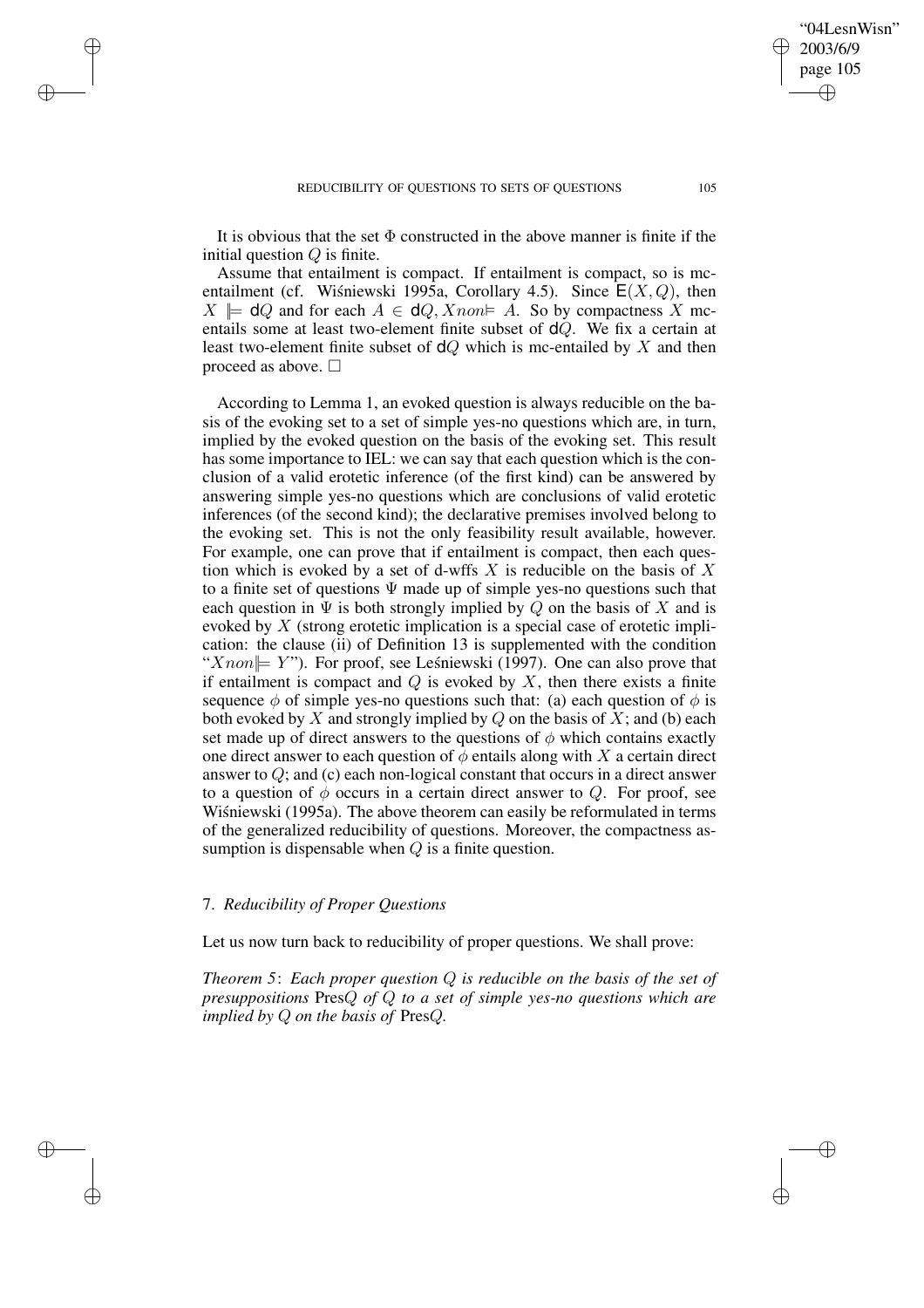✐

✐

#### 106 PIOTR LEŚNIEWSKI AND ANDRZEJ WIŚNIEWSKI

*Proof.* It follows from Lemma 1. It suffices to observe that if Q is proper, then  $E(PresQ, Q)$ .  $\Box$ 

The following strengthen Theorems 3 and 4 of Lesnie wski (see Section 5):

*Theorem 6*: *Let* Q *be a proper and regular question. Then for each prospective presupposition* A *of* Q*, the question* Q *is reducible on the basis of* A *to a set of questions made up of simple yes-no questions which are implied by* Q *on the basis of* A*.*

*Proof.* Again, by Lemma 1. It suffices to observe that regular questions have prospective presuppositions and that for each prospective presupposition A of a proper question Q we have  $E(A, Q)$ .  $\Box$ 

*Theorem 7*: *Let* Q *be a proper question. If any of the following conditions holds:*

*(iii)* Q *is a finite question,*

 $\rightarrow$ 

 $\rightarrow$ 

✐

✐

*(iv) entailment is compact*

*then* Q *is reducible on the basis of any prospective presupposition* A *of* Q *to a finite set of questions made up of simple yes-no questions which are implied by* Q *on the basis of* A*.*

*Proof.* It follows from Lemma 1. It suffices to observe that if Q is a proper finite question, then  $Q$  is also regular (for example, a disjunction of all the direct answers to  $Q$  is a prospective presupposition of  $Q$ ), and that if entailment is compact, so is mc-entailment and therefore each proper question is regular and thus has a prospective presupposition. Hence in both cases there exists a prospective presupposition A of Q such that  $E(A, Q)$ . Yet, all the prospective presuppositions of a question are equivalent (i.e. have the same normal interpretations as models).  $\square$ 

Proper questions express well-defined problems. Thus Theorems 5, 6 and 7 show that each problem expressed by a proper question which has true presuppositions is, in principle, solvable by resolving some problems expressed by implied simple yes-no questions. From the standpoint of IEL, however, the importance of Theorems 6 and 7 is even greater. The following holds:

*Corollary* 6: *If* Q *is a regular question and*  $E(X, Q)$ *, then for each prospective* presupposition A of Q: (i)  $X \models A$ *;* and (ii)  $E(A, Q)$ .

Thus each valid erotetic inference of the first kind which has a regular question as the conclusion can be split into a standard valid inference which leads to a prospective presupposition of the question, and a valid erotetic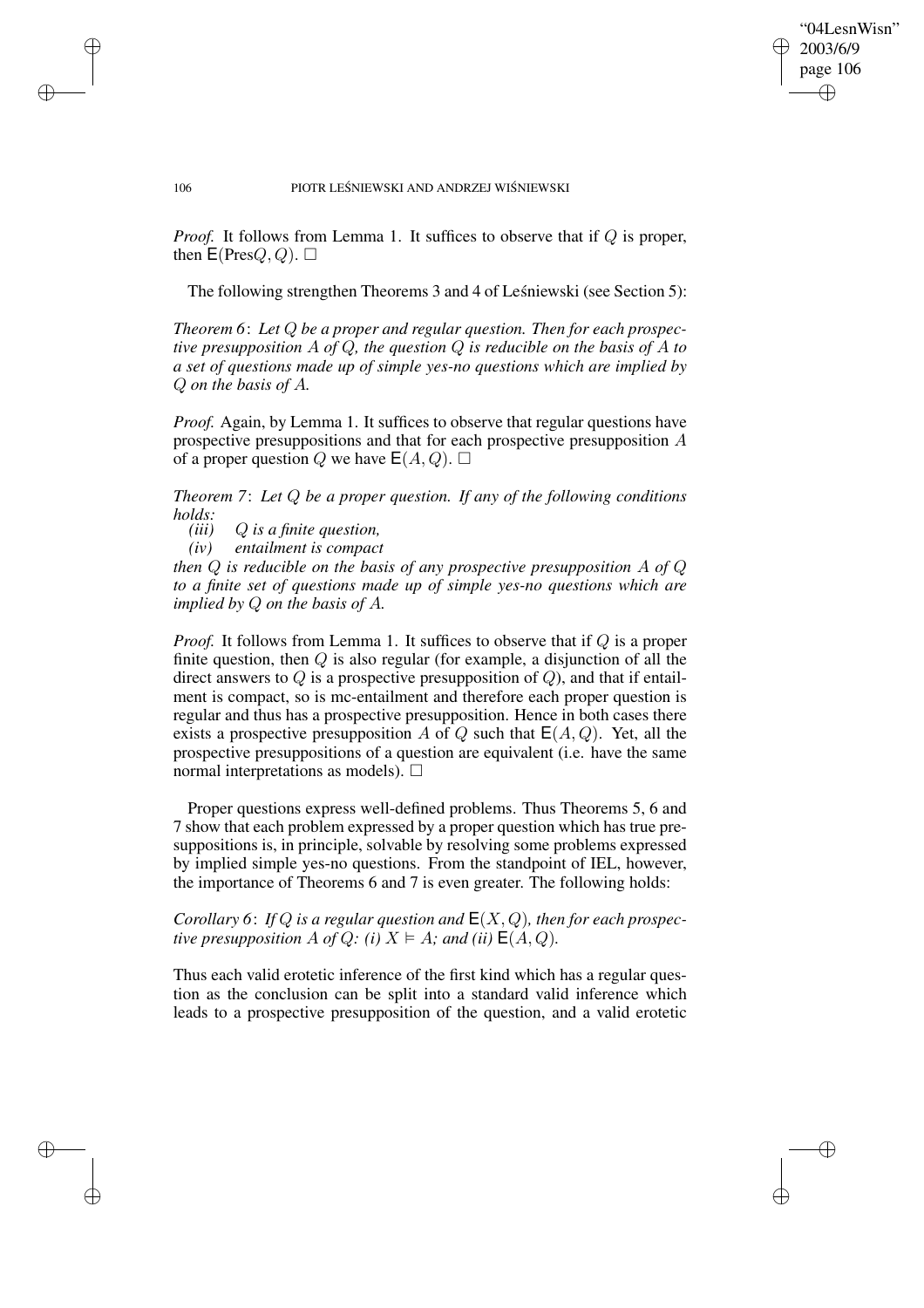#### REDUCIBILITY OF QUESTIONS TO SETS OF QUESTIONS 107

inference which has the prospective presupposition as the premise. If the considered question is proper, then by Theorem 6 this question can be answered by answering some simple yes-no questions which are conclusions of valid erotetic inferences of the second kind. According to Theorem 7, the same holds when the initial proper question is finite (recall that each finite question is regular) and/or entailment in a language is compact.

### 8. *Reducibility to Sets of Atomic Yes-No Questions*

 $\rightarrow$ 

 $\rightarrow$ 

✐

✐

In this section we assume that the vocabulary of the considered language contains some closed terms. By an *atomic yes-no question* we mean a question whose set of direct answers consists of an atomic sentence and its negation, exclusively. Needless to say, atomic yes-no questions are *the logically prior* questions.

We will make use of the following lemmata:

*Lemma 2*: *If* Q *is reducible on the basis of* X *to a set of simple yes-no questions* Φ*, and* Ψ *is a set of atomic yes-no questions such that each question in* Φ *is reducible to some subset of* Ψ*, then* Q *is reducible on the basis of* X *to the set of atomic yes-no questions* Ψ*.*

*Proof.* It is clear that the clauses (i) and (iii) of Definition 6 are fulfilled by Ψ with respect to Q. Let Y be a  $\mu(\Psi)$ -set. Since each question of  $\Phi$  is reducible to some subset of  $\Psi$ , then Y entails a certain direct answer to each question of  $\Phi$ . So there exists a  $\mu(\Phi)$ -set, say, Z, such that each normal interpretation which is a model of  $Y$  is also a model of  $Z$ . On the other hand,  $Q$  is reducible on the basis of X to  $\Phi$ . Therefore for some direct answer A to Q we have  $Y \cup X \models A$  and  $X$ non  $A$ . So the clause (ii) of Definition 6 is fulfilled as well.  $\square$ 

By a quantifier-free question we mean a question whose direct answers contain no occurrences of quantifiers.

*Lemma* 3: (Wiśniewski (forthcoming)) *Each quantifier-free simple yes-no question is reducible to some finite set of atomic yes-no questions.*

The following hold:

*Theorem 8*: *If* Q *is a quantifier-free proper question, then* Q *is reducible on the basis of the set of presuppositions of* Q *to some set of atomic yes-no questions.*

*"04LesnWisn" 2003/6/9 page 107*

✐

✐

✐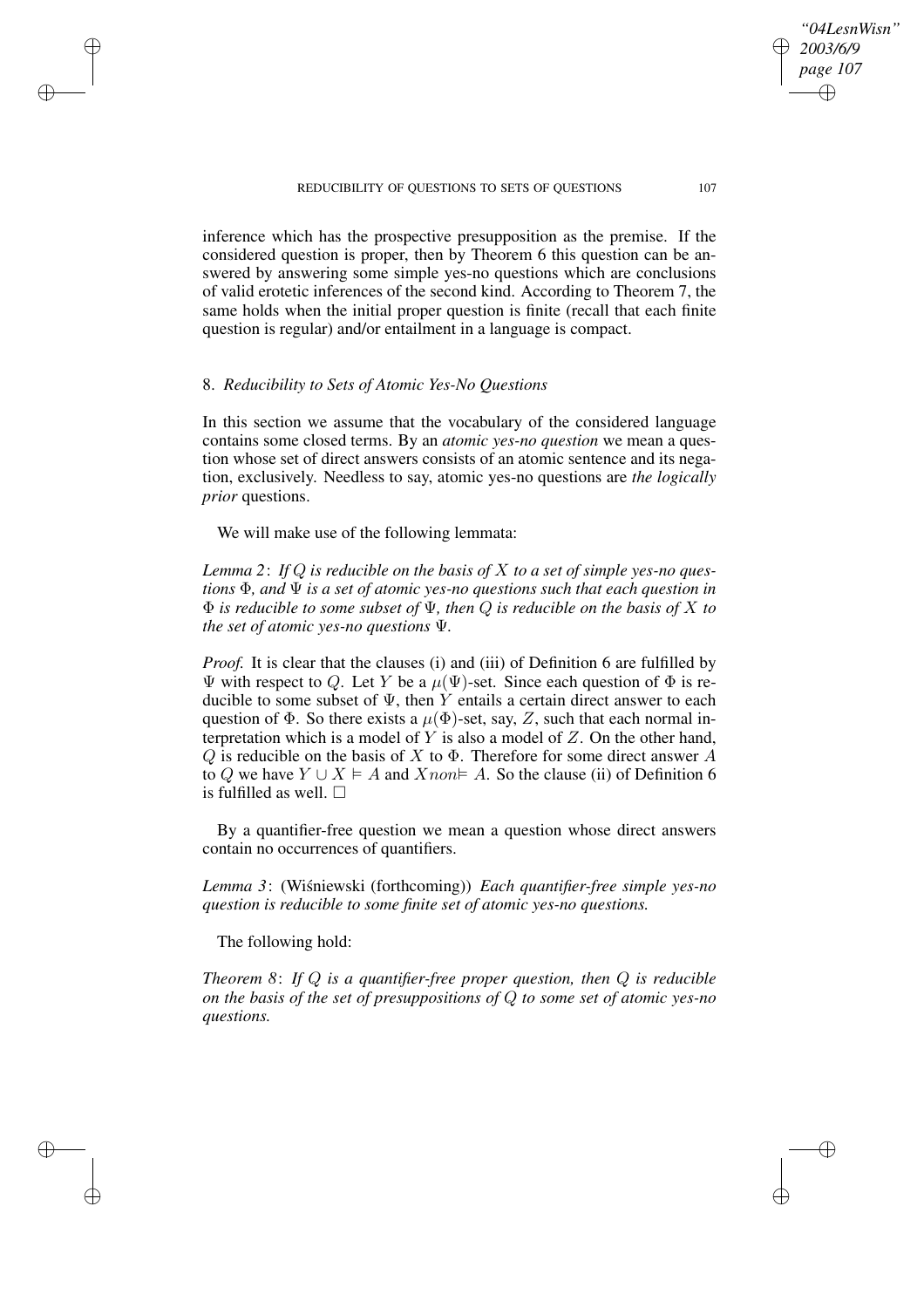"04LesnWisn" 2003/6/9 page 108 ✐ ✐

✐

✐

#### 108 PIOTR LEŚNIEWSKI AND ANDRZEJ WIŚNIEWSKI

*Proof.* By Theorem 5, Lemma 3, and Lemma 2.  $\Box$ 

*Theorem 9*: *If* Q *is a quantifier-free regular and proper question, then* Q *is reducible on the basis of any of its prospective presuppositions to some set of atomic yes-no questions.*

*Proof.* By Theorem 6, Lemma 3, and Lemma 2. □

*Theorem 10*: *Let* Q *be a quantifier-free proper question. If any of the following conditions holds:*

*(i)* Q *is a finite question,*

 $\rightarrow$ 

 $\rightarrow$ 

✐

✐

*(ii) entailment is compact,*

*then* Q *is reducible on the basis of any of its prospective presuppositions to some finite set of atomic yes-no questions.*

*Proof.* By Theorem 7, Lemma 2 and Lemma 3. □

But what about proper questions which are not quantifier-free?

By a sentential function we will mean a d-wff with free variable(s). Assume that  $Ax$  is a sentential function of  $L$  with  $x$  as the only free variable. Let  $S(Ax)$  designate the set of all the sentences which result from the sentential function  $Ax$  by proper substitution of closed terms for the free variable x.

*Lemma* 4: (Wiśniewski (forthcoming)) *If the following condition holds:* 

*(*ω*) for each sentential function* Ax *with exactly one free variable,*  $\exists x Ax \models S(Ax)$ 

*then each simple yes-no question is reducible to some set of atomic yes-no questions.*

By using Lemma 4 instead of Lemma 3 we get:

*Theorem 11*: *If the following condition holds:*

 $(\omega)$  *for each sentential function Ax with exactly one free variable,*  $\exists x Ax \models S(Ax)$ 

*then each proper question* Q *is reducible on the basis of the set of presuppositions of* Q *to some set of atomic yes-no questions.*

*Theorem 12*: *If the following condition holds:*

*(*ω*) for each sentential function* Ax *with exactly one free variable,*  $\exists x Ax \models S(Ax)$ 

*then each proper and regular question* Q *is reducible on the basis of any of its prospective presuppositions to some set of atomic yes-no questions.*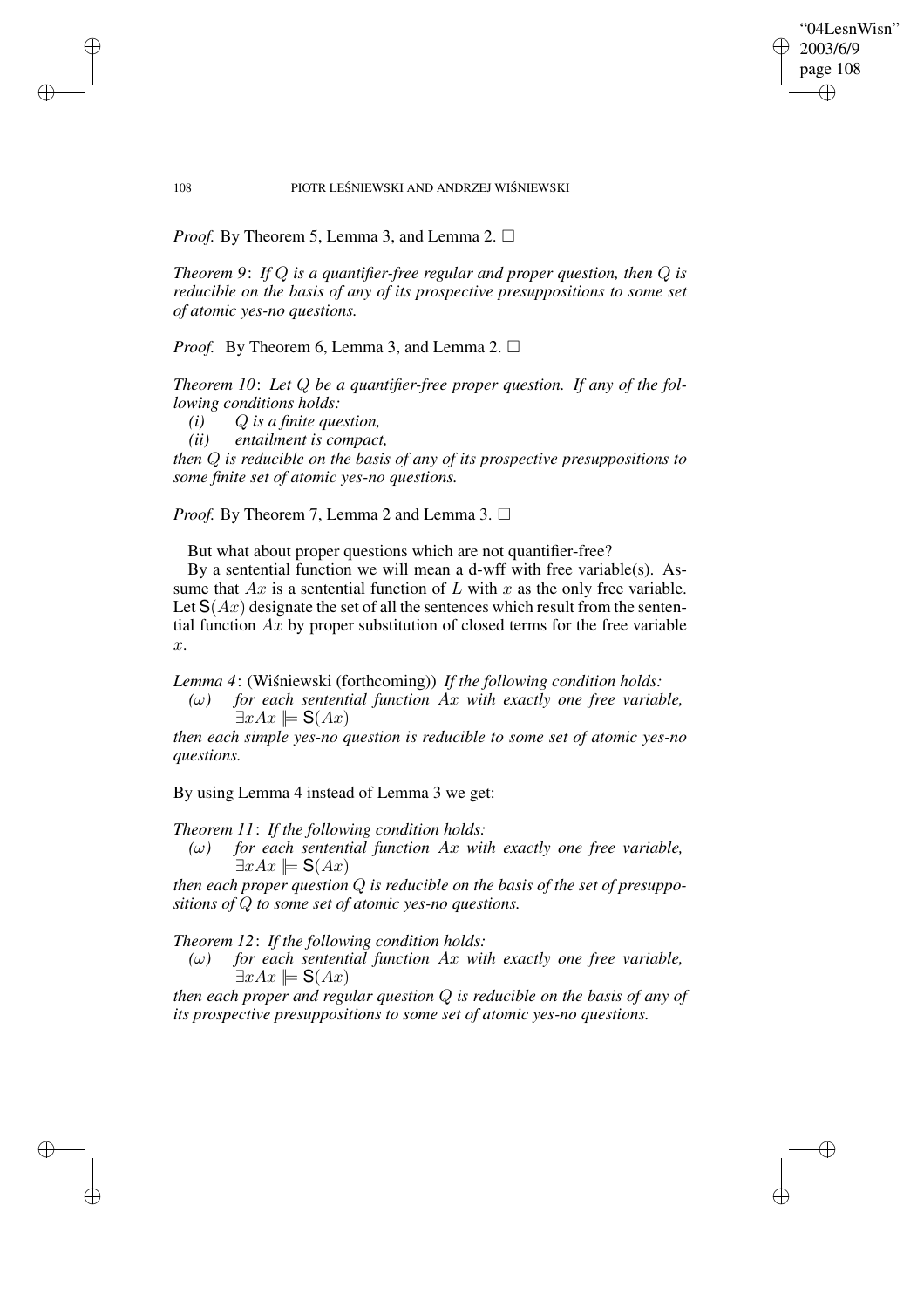Note that the above theorems do not speak about reducibility to *implied* atomic yes-no questions. Note also that if condition  $(\omega)$  holds, then neither entailment nor mc-entailment is compact.

### 9. *Final Remarks*

 $\rightarrow$ 

 $\rightarrow$ 

✐

✐

The considerations presented in this paper pertained to first-order languages enriched with questions and supplemented with a model-theoretical semantics. Yet, the basic auxiliary notion, that is, mc-entailment can be also defined within a more general framework and for a wider class of languages (see Shoesmith and Smiley 1978, and Wisniewski 1996). Note, however, that the proof of Lemma 1 does not presuppose much about multiple-conclusion entailment. As a matter of fact, only the following properties of mc-entailment are assumed:

(8.1)  $X \cup \{A\}$   $\models Y \cup \{A\},\$  $(8.2)$  If  $X \models Y \cup \{A\}$ , then  $X \cup \{\neg A\} \models Y$ . (8.3)  $X \models \{A, \neg A\}$ , where A is a sentence.

Thus the analogues of Lemma 1 are valid for those formalized languages which: (a) have both declarative formulas and questions as meaningful expressions, (b) fulfill the conditions  $(*), (**, (**, (**, *, *, *, #))$  and  $(*##)$  specified in Section 3, and (c) are supplemented with a semantics which validate (8.1), (8.2), and (8.3), and in which compactness of entailment yields compactness of mc-entailment. The same holds for the analogues of Theorems 5 and 6. Yet, Theorem 7 relies upon stronger assumptions. As far as finite questions are concerned, it is assumed that for each finite set of sentences there is a d-wff which is true iff at least one sentence in the initial set is true. Moreover, the compactness assumption works only if for each finite and non-empty set of sentences there is a single d-wff which is true iff all the elements of the set are simultaneously true. The syntax of a language need not be rich enough to enable this, however.

Multiple-conclusion logic generalizes the concept of inference by introducing inferences with many conclusions into the picture. These conclusions, however, function "disjunctively": they set out the field within which the truth must lie if the premises are all true. As we have seen, the concept of multiple-conclusion entailment has many applications in the logic of questions. On the other hand, it seems natural to generalize the concept of erotetic inference by introducing *multiple-conclusion erotetic inferences*. A multiple-conclusion erotetic inference has a single question as an erotetic premise (you can think of it as of the "principal" or "main" question), possibly some d-wffs as declarative premises and a *set* of questions

"04LesnWisn" 2003/6/9 page 109

✐

✐

✐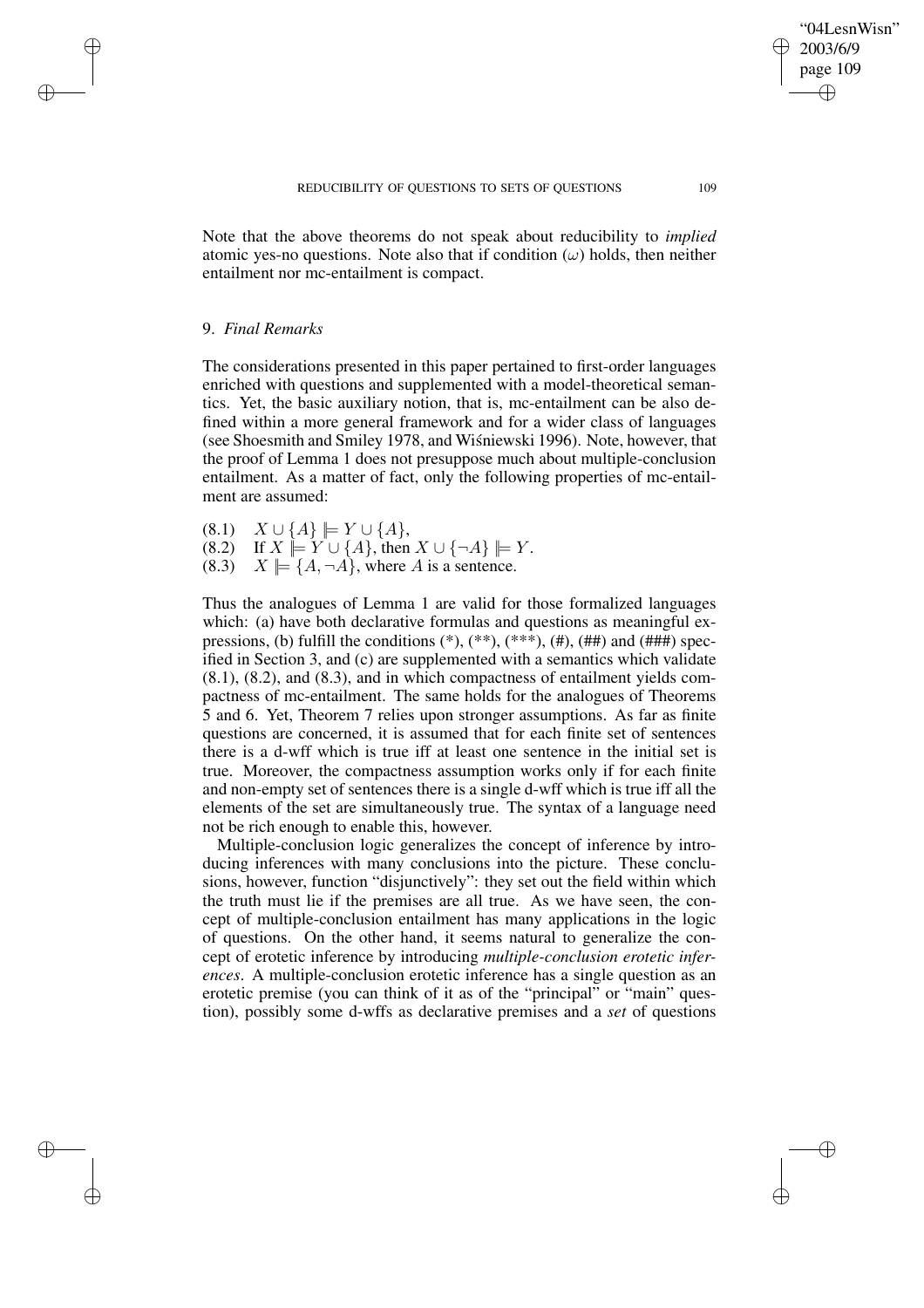"04LesnWisn" 2003/6/9 page 110 ✐ ✐

✐

✐

#### 110 PIOTR LEŚNIEWSKI AND ANDRZEJ WIŚNIEWSKI

as a conclusion (intuitively, these are the "small" or "operative" questions by means of which the principal question can be answered). The concept of the generalized reducibility of questions analyzed above can be regarded as a serious candidate for defining validity of multiple-conclusion erotetic inferences. Observe that if this solution were accepted, the conclusions would function "conjunctively", since these are the  $\mu(\Phi)$ -sets which enable us to answer the principal question. But in order to receive a  $\mu(\Phi)$ -set one has to answer all the questions in  $\Phi$ . This may seem doubtful.

We are not going to resolve the problem of validity of multiple-conclusion erotetic inferences in this paper, however. The second author tends to think that everything that can be said in terms of multiple-conclusion erotetic inferences can be expressed in a more efficient way by means of erotetic search scenarios. This, however, is another story.

> Piotr Leśniewski: Institute of Philosophy Adam Mickiewicz University Szamarzewskiego 91A 60-569 Poznan´ Poland Andrzej Wiśniewski: Institute of Philosophy University of Zielona Góra Wojska Polskiego 71A 65-762 Zielona Góra Poland E-mail: remiz@main.amu.edu.pl A.Wisniewski@ifil.uz.zgora.pl

# REFERENCES

- Belnap, N.D. and T.B. Steel (1976), *The Logic of Questions and Answers*, Yale University Press, New Haven.
- Hintikka, J. (1999), *Inquiry as Inquiry: A Logic of Scientific Discovery*, Kluwer, Dordrecht/Boston/London.
- Kubiński, T. (1973), 'Twierdzenia o relacjach sprowadzalności operatorów pytajnych' (Theorems about reducibility of interrogative operators), *Ruch Filozoficzny* 31, No. 2–4, pp. 213–220.
- Leśniewski, P. (1997), Zagadnienie sprowadzalności w antyredukcjonisty*cznych teoriach pytan´* (The Problem of Reducibility of Questions in Non-Reductionistic Theories of Questions), Wydawnictwo Naukowe Instytutu Filozofii UAM, Poznań.
- Leśniewski, P. (2000), 'On the generalized reducibility of questions', in: J. Nida-Rumelin (ed.), *Rationality, Realism, Revision.* Proceedings of

✐

✐

✐